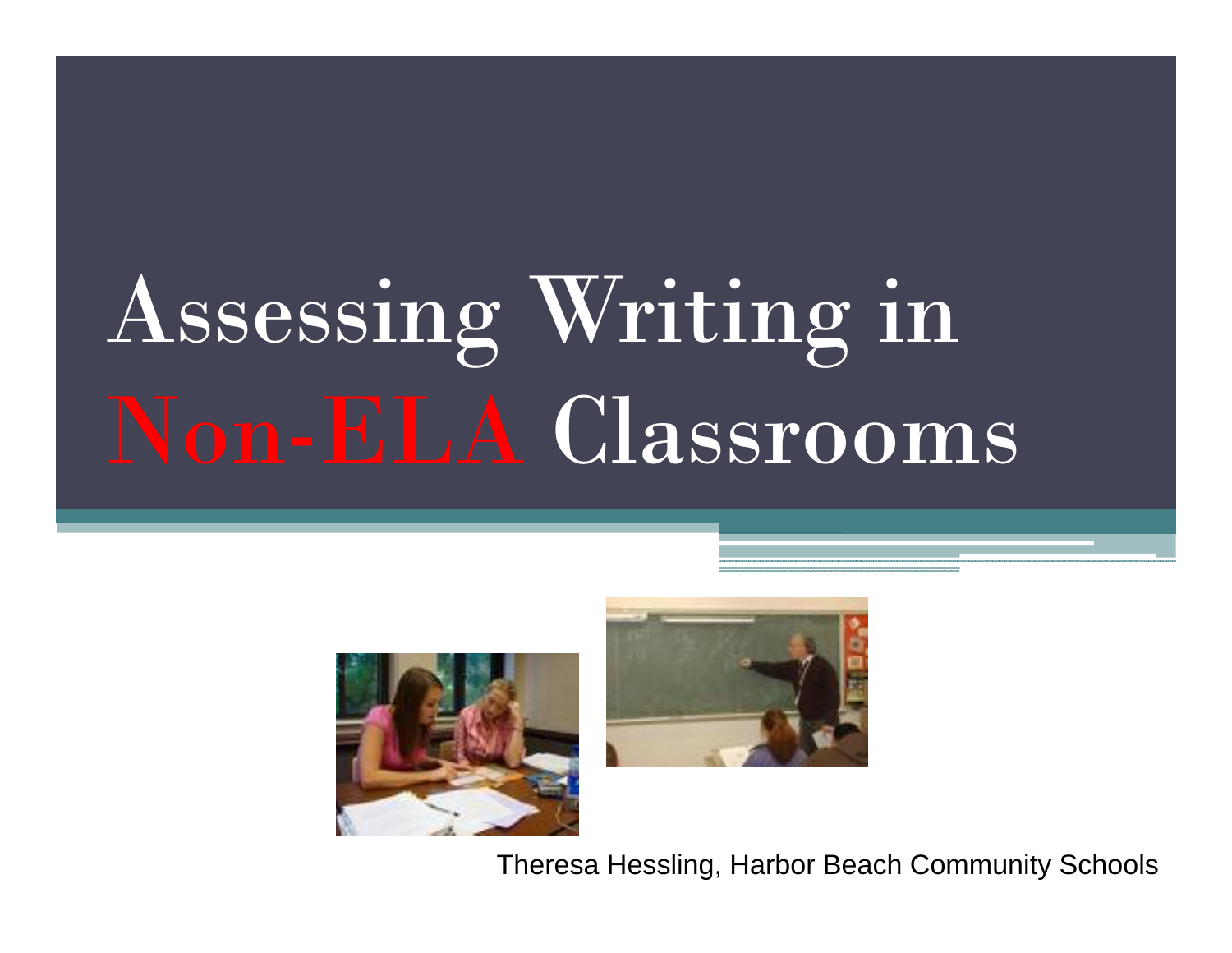# *SUTW* Scoring Guide Focus

- Organization
- Content
- Style
- GMP (Grammar,

#### Mechanics, Presentation)



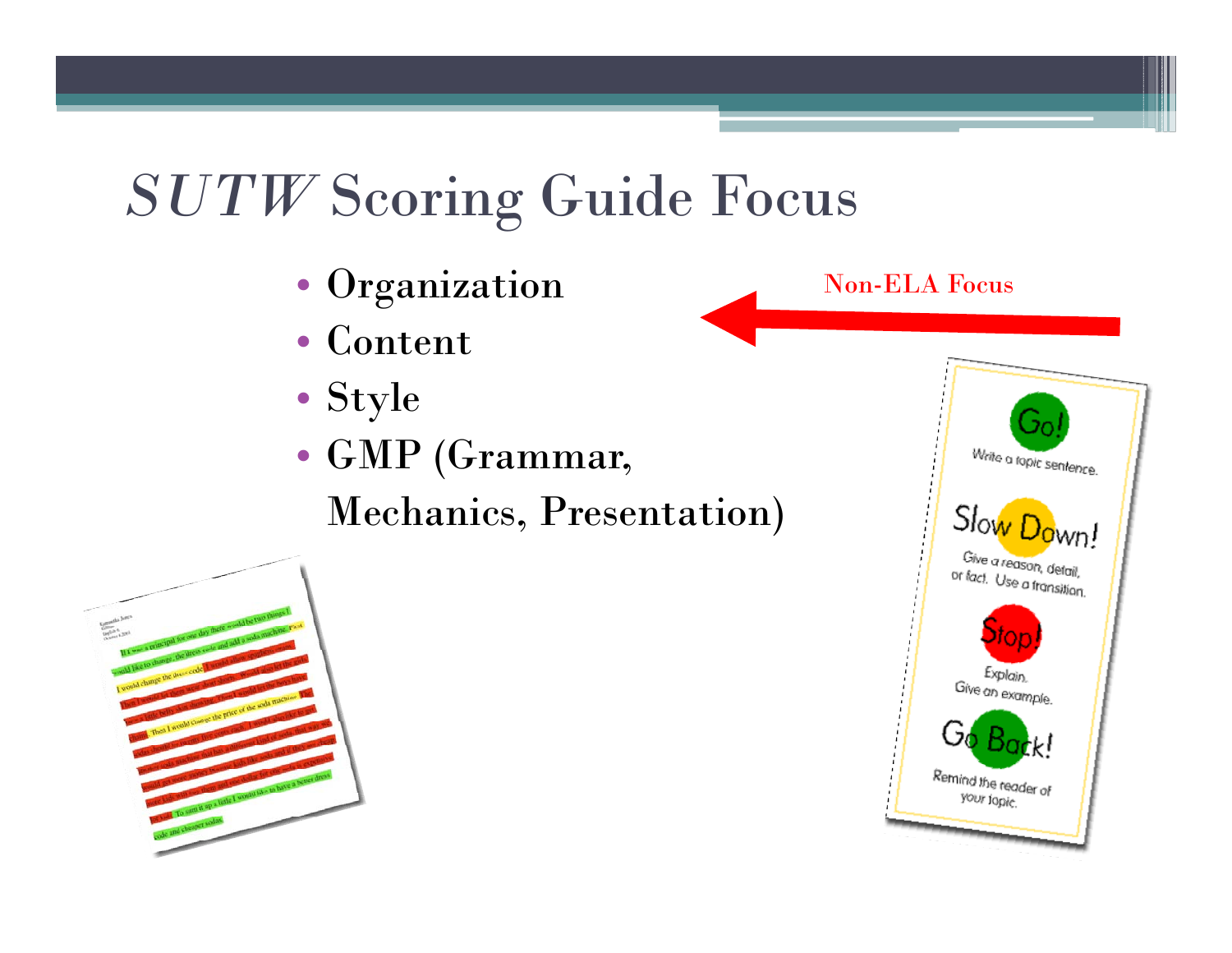#### What does the Scoring Guide look like? Focus areaLevel of proficiency <u>Topic:</u> Basic (C) Proficient (B) Advanced (A) **Score Below Basic (D)** Little or no attempt a a plan Attempts a plan: plan sketchy **Clear Plan** Thorough Plan with useful details. Topic Sentence clearly Topic Sentence is absent or Attempts a topic sentence Strong topic sentence unclear fits topic clearly fits the topic. Write a topic sentenc Facts are unclear Facts are clear Accurate facts Facts are shared with confidence and Slow Down! emphasis Organization Give a reason, detail No or incorrect transitions **Transitions smoothly Transitions are not used Transitions fit the** or fact. Use a transition effectively connect all ideas purpose Some good examples & No examples/explanations to Few/Weak examples/ Many examples: Explain support the topic. clear explanations to explanations to support the significant evidence to Give an example support the topic topic. support the topic No or inappropriate conclusion Weak conclusion Solid conclusion restates Strong conclusion Remind the reader of addresses the topic in topic sentence vour topic. new way Not enough information: Quality and quantity of Repeated information or it All information relates to unclear information. information educates the wanders from the topic. the prompt/topic reader Inaccurate, confusing, or Incomplete examples; need Examples/explanations highly accurate and, Content omitted examples further clarification. help reader clearly explanations, interesting understand the topic examples and evidence No clear connection to prompt/ Accurate response, but Clearly addresses the Fully develops a prompt topic topic is not developed prompt/topic enough or topic **Total Score**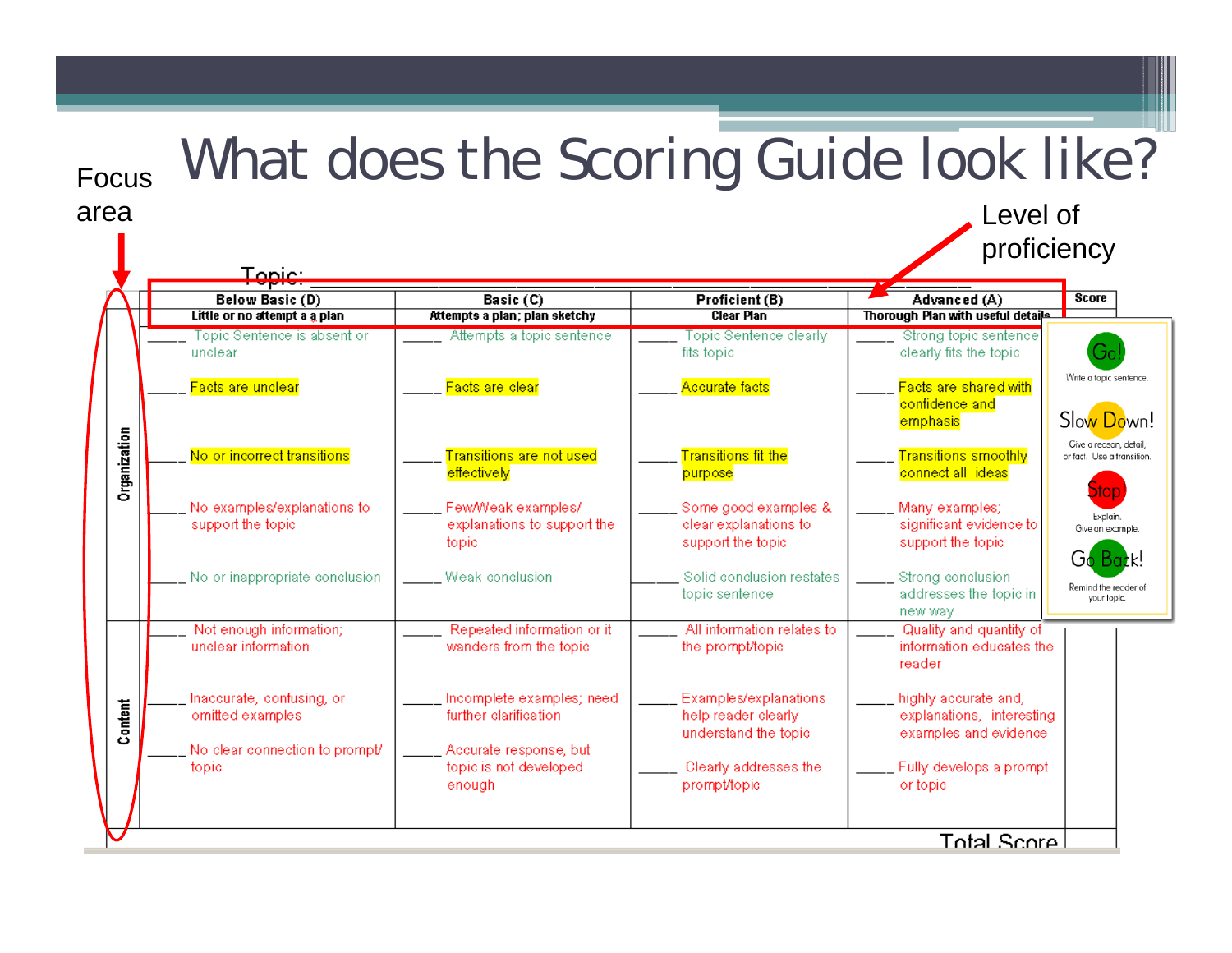# Why should we all use this?



- Consistency
	- Students get consistency in assessments
	- $\Box$ Student achievement will improve across the board
- Correlation
	- $\overline{\phantom{a}}$  Correlates directly with the writing rubric on the ACT  $\overline{\phantom{a}}$ assessment
	- ▫Improved student writing scores

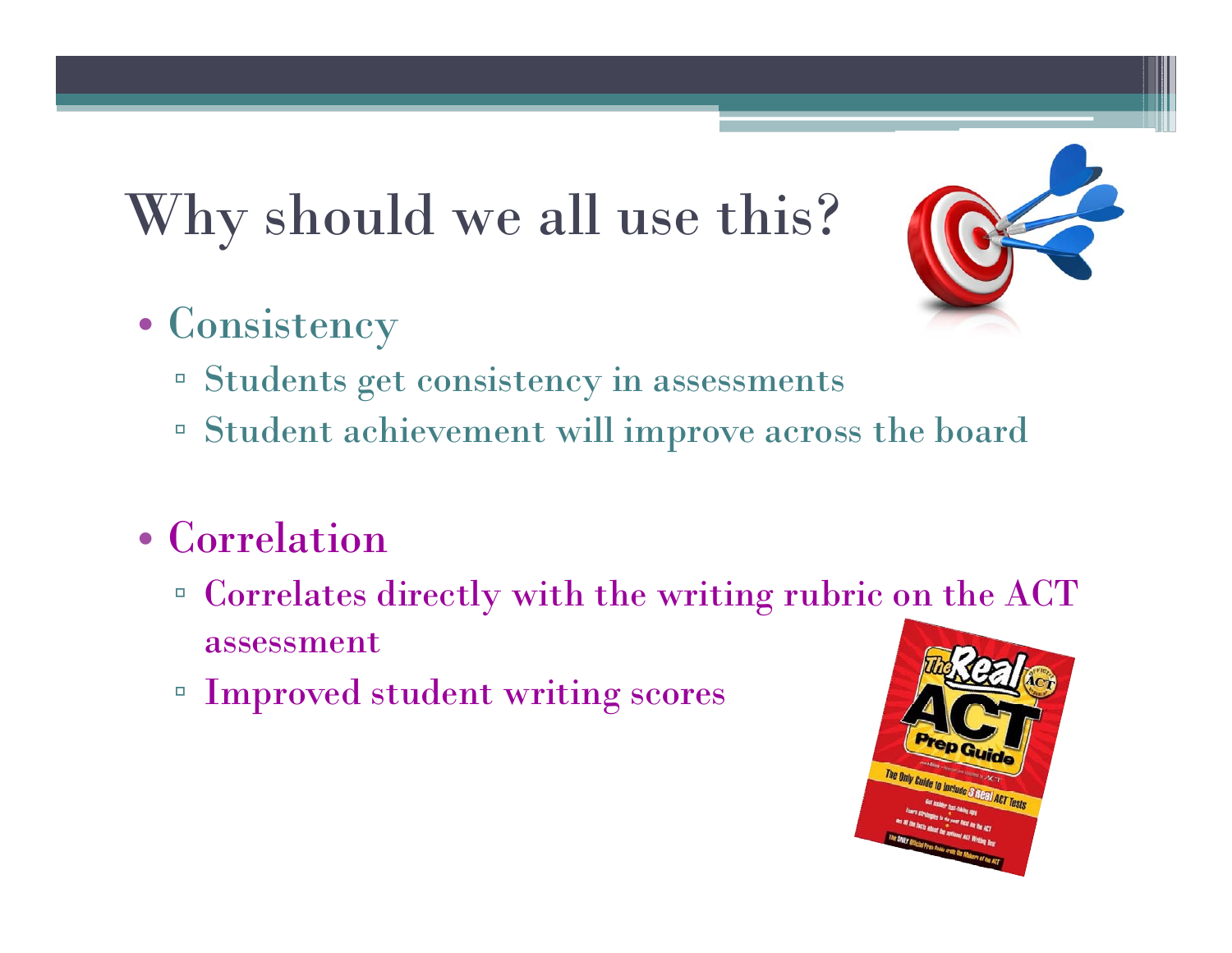#### Let's Practice

- Look at the student sample provided.
- Look at the rubric that you have been given.
- Score the work using the scoring guide.

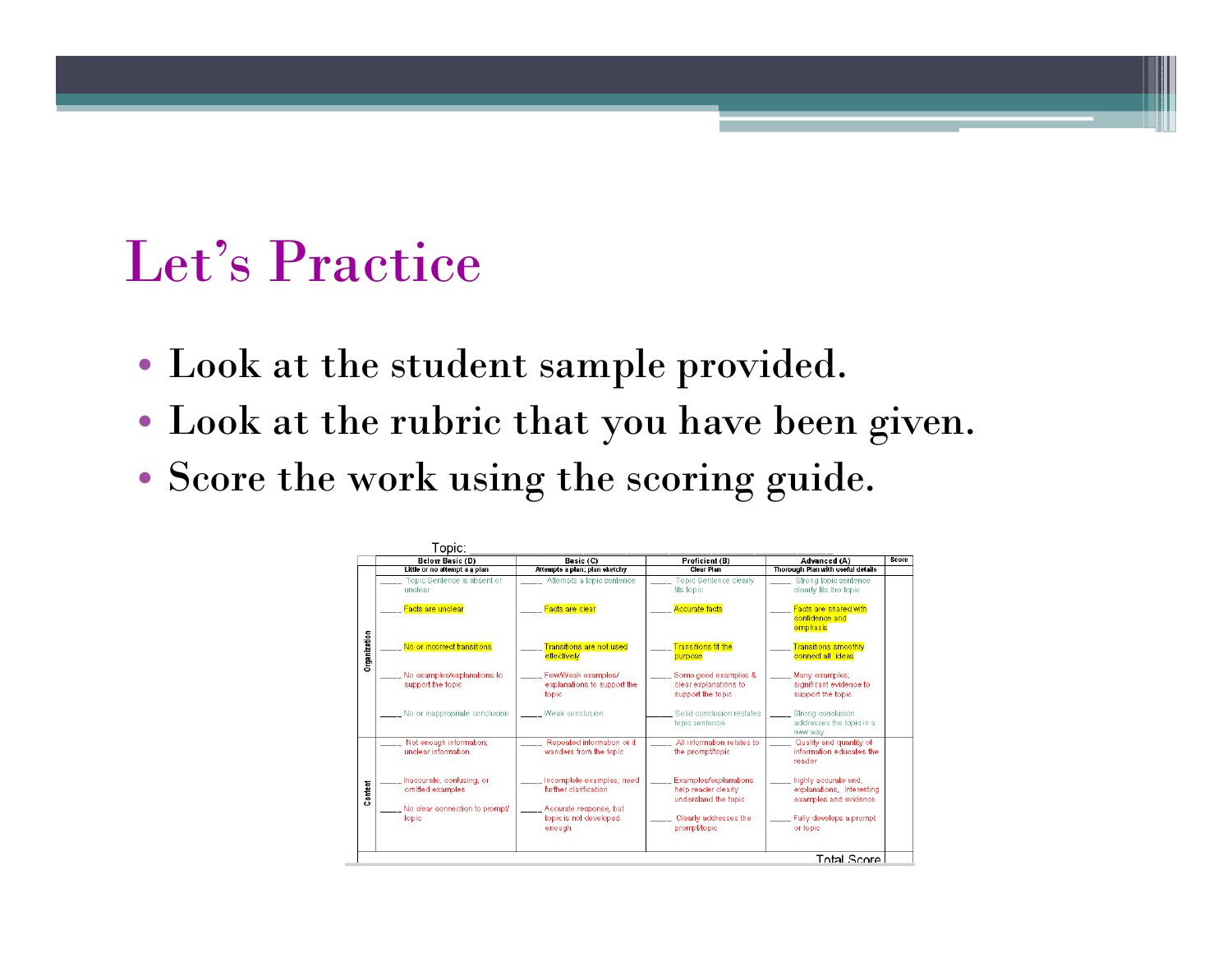#### Prompt

#### Search for and read two short articles on smokeless tobacco. Use what you learn to write a clear opinion paragraph about smokeless tobacco.

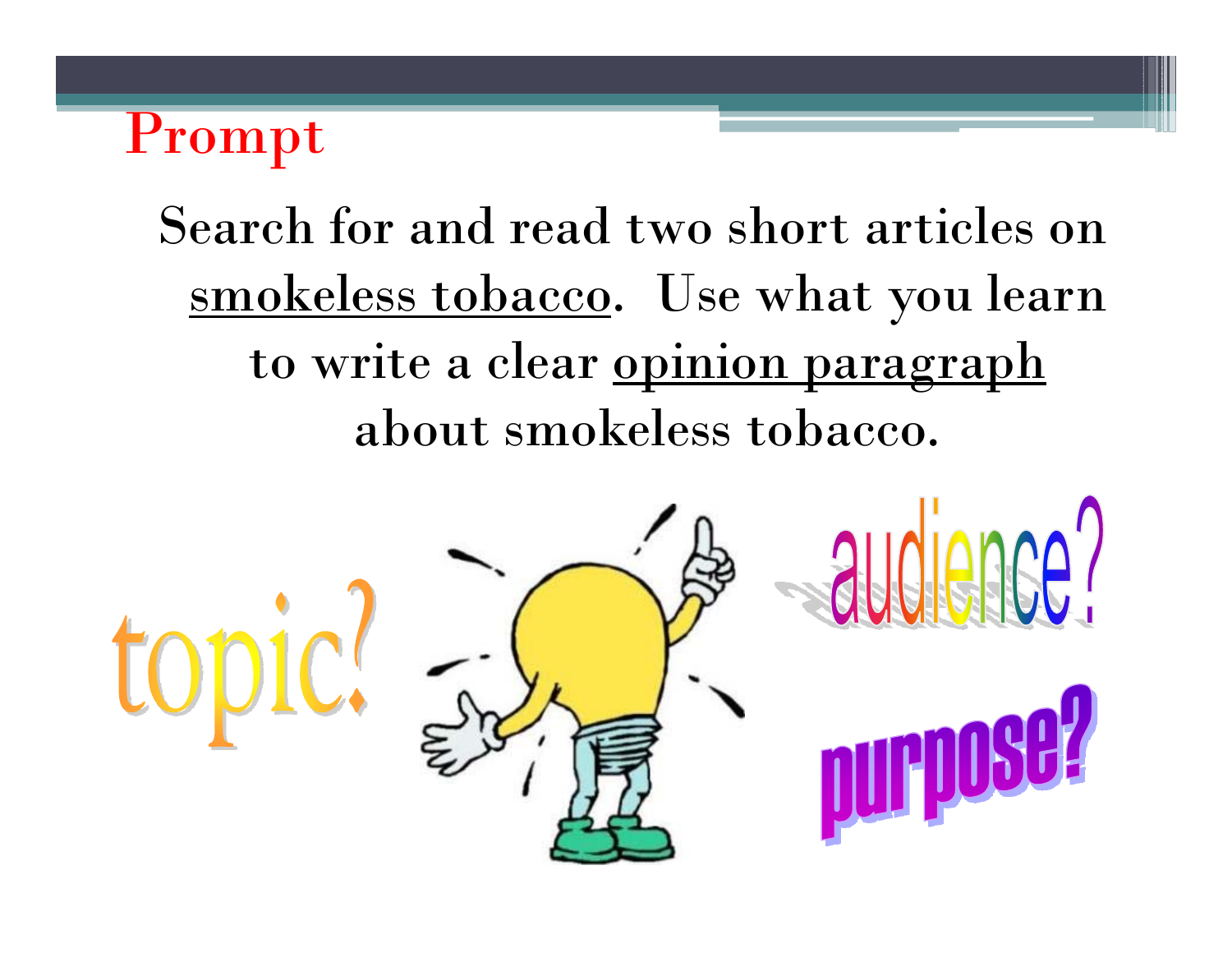### Student Sample #1

**When a substance is popular and easy to get, it is hard to turn it down. This is the problem with smokeless tobacco. Most students have several friends who use smokeless or chewing tobacco. No matter how popular or easy it is to get, no one should use it. First of all, it is habit forming. Those who chew put the tobacco between their cheek and gum. The idea is to let it sit there. As the mouth produces juices -spit- the nicotine from the tobacco is absorbed into the bloodstream through the tissues in the mouth. The problem is that nicotine is addictive. Once people are addicted, it is hard for them to quit. Smokeless tobacco us also dangerous. Serious illnesses like mouth and throat cancers come from chewing – using snuff or chewing tobacco. Chew can also increase a person's hear rate and blood pressure, which often leads to strokes. On a very basic level, smokeless tobacco makes a person's mouth and teeth look dirty and unappealing. For all sorts of good reasons, teens should stay away from this substance.**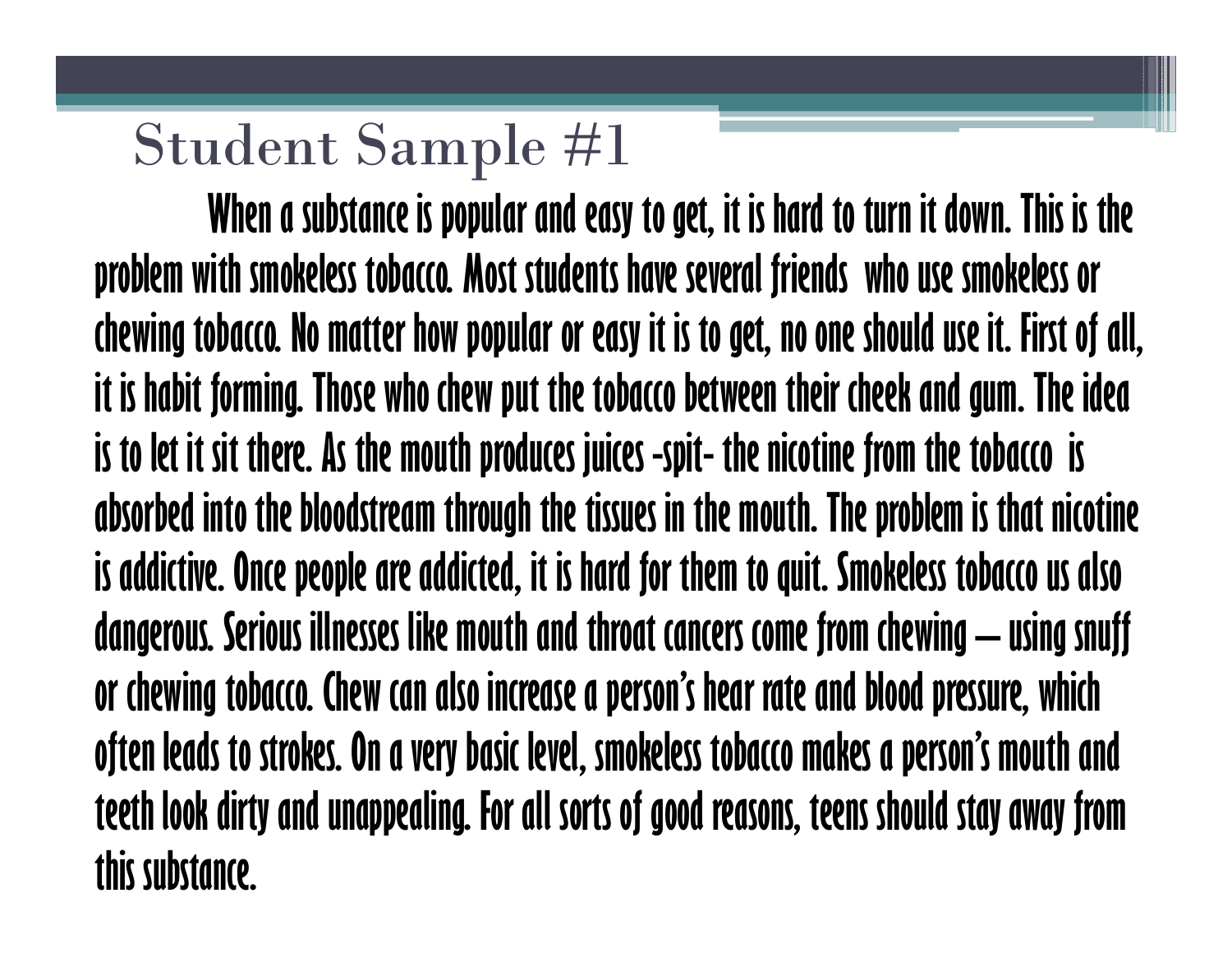#### Topic: Opinion paragraph of smokeless tobacco

|              | <b>Below Basic (D)</b>                            | Basic (C)                                                  | Proficient (B)                                                       | Advanced (A)                                                               | <b>Score</b> |
|--------------|---------------------------------------------------|------------------------------------------------------------|----------------------------------------------------------------------|----------------------------------------------------------------------------|--------------|
|              | Little or no attempt a a plan                     | Attempts a plan; plan sketchy                              | <b>Clear Plan</b>                                                    | Thorough Plan with useful details                                          |              |
|              | Topic Sentence is absent or<br>unclear            | Attempts a topic sentence                                  | Topic Sentence clearly<br>fits topic                                 | Strong topic sentence<br>clearly fits the topic.                           |              |
|              | Facts are unclear                                 | Facts are clear                                            | Accurate facts                                                       | acts are shared with<br>confidence and<br>emphasis                         |              |
| Organization | No or incorrect transitions                       | Fransitions are not used<br>effectively                    | <b>Transitions fit the</b><br>purpose                                | ransitions smoothly<br><mark>connect all lideas</mark>                     | A            |
|              | No examples/explanations to<br>support the topic. | Few/Weak examples/<br>explanations to support the<br>topic | Some good examples &<br>clear explanations to<br>support the topic   | Many examples;<br>significant evidence to<br>support the topic             |              |
|              | No or inappropriate conclusion                    | Weak conclusion                                            | Solid conclusion restates<br>topic sentence                          | <b>Strong conclusion</b><br>addresses the topic in a<br>new way            |              |
|              | Not enough information;<br>unclear information    | Repeated information or it<br>wanders from the topic       | All information relates to<br>the prompt/topic                       | Quality and quantity of<br>nformation educates the<br>reader               |              |
| Content      | Inaccurate, confusing, or<br>omitted examples     | Incomplete examples; need<br>further clarification         | Examples/explanations<br>help reader clearly<br>understand the topic | highly accurate and,<br>explanations, interesting<br>examples and evidence | A            |
|              | No clear connection to prompt/<br>topic           | Accurate response, but<br>topic is not developed<br>enough | Clearly addresses the<br>prompt/topic                                | Fully develops a prompt<br>or topic                                        |              |
|              |                                                   |                                                            |                                                                      | T.L.I.O.                                                                   |              |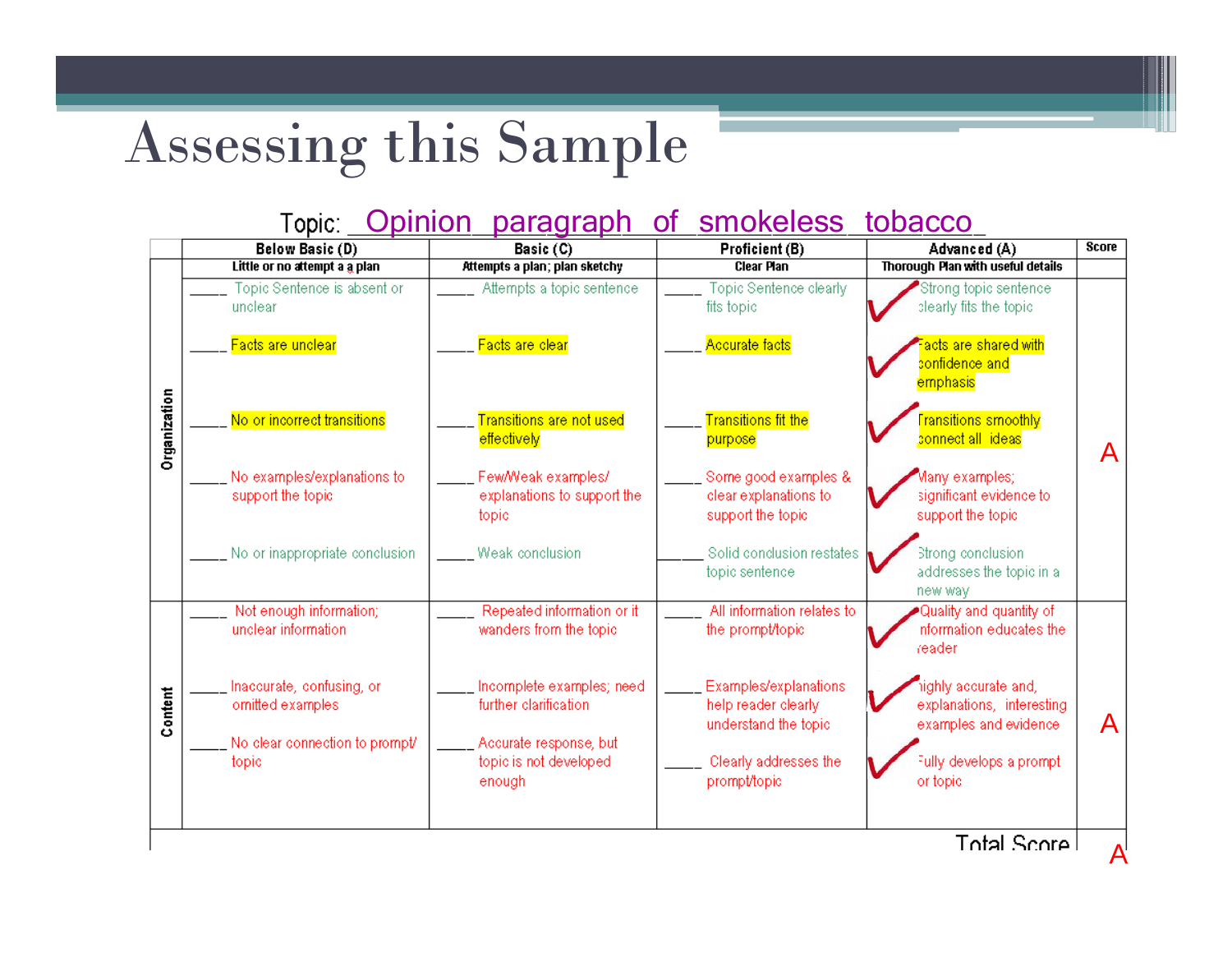Student Sample #2<br>have not tried it yet. I know lots of kids who chew. I wouldn't because they are always spitting. I saw a film about it in health class. doesn't seem like a good idea.

My advice to all would do not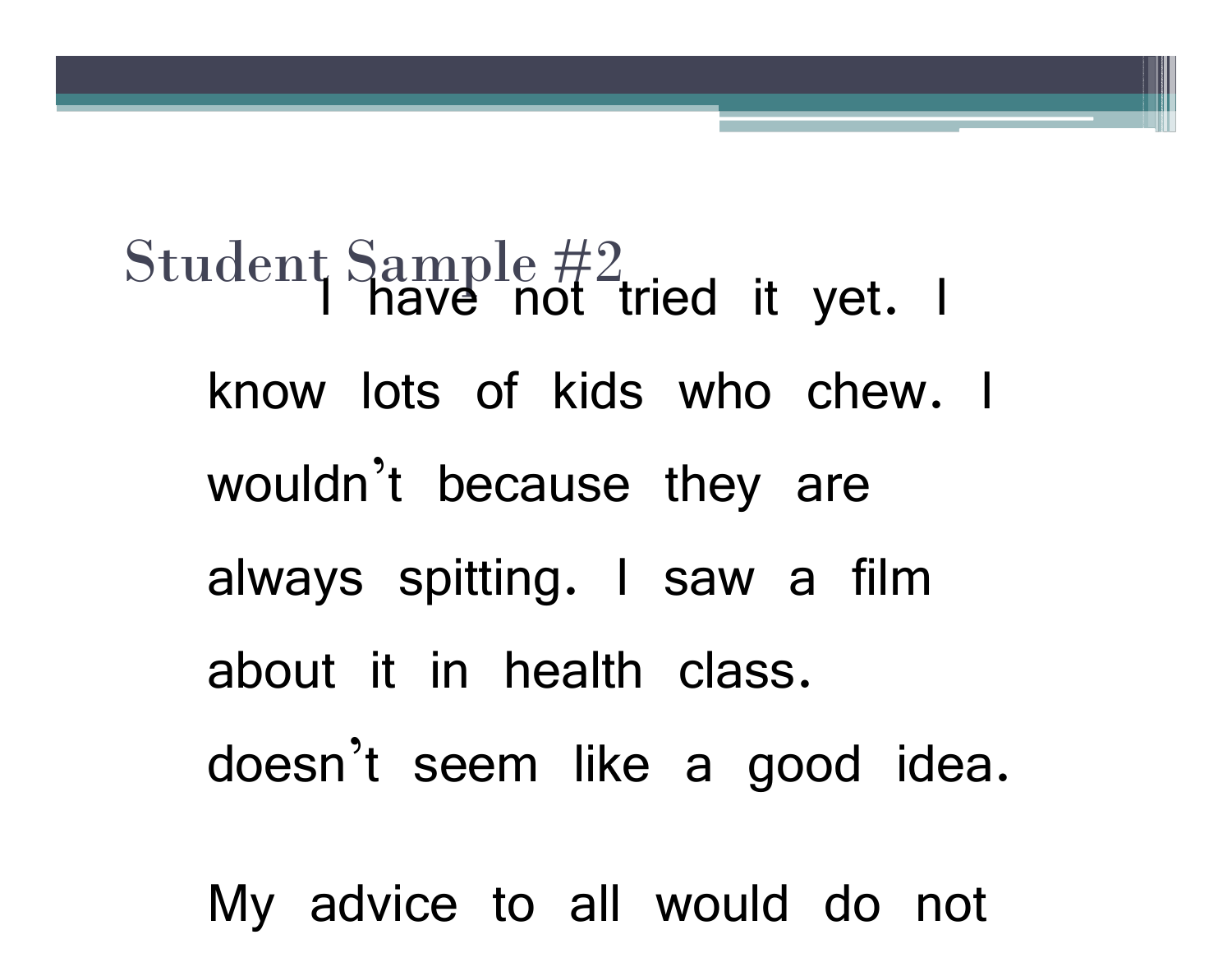#### Opinion paragraph of smokeless

#### tobacco



D

D+

D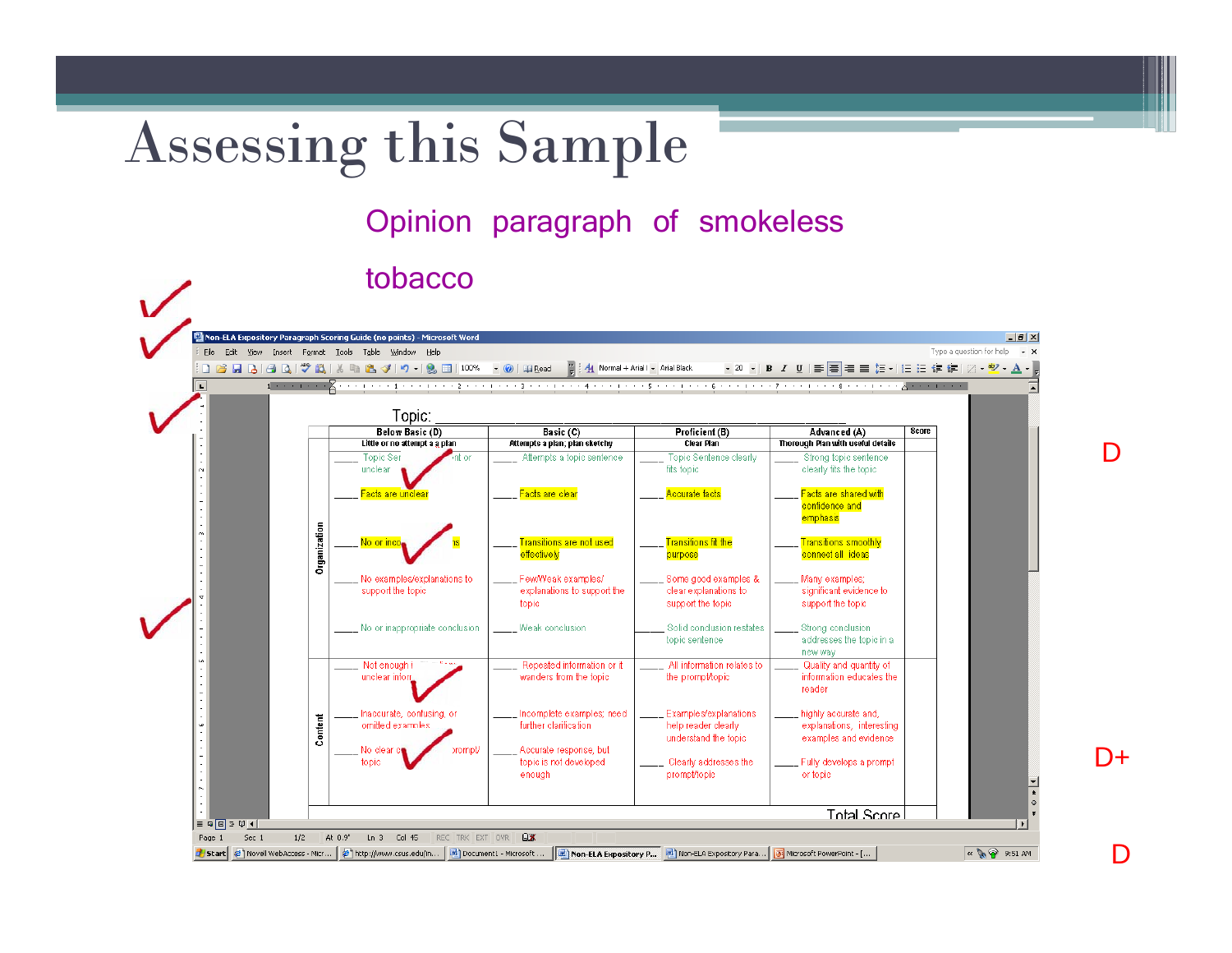### Student Sample #3

Even though some teens think that smokeless tobacco is cool it can be harmful. Some think smokeless tobacco is safer that cigarettes. This is not true because the nicoteen in one can of snuff equals 60 cigarettes. People who use smokeless tobacco have a 50% greater chance of getting cancer than someone who doesn't use it. Smokeless tobacco can also cause other problems. like gum line recedes, causes teeth decay. It can also cause yellow teeth and bad breath.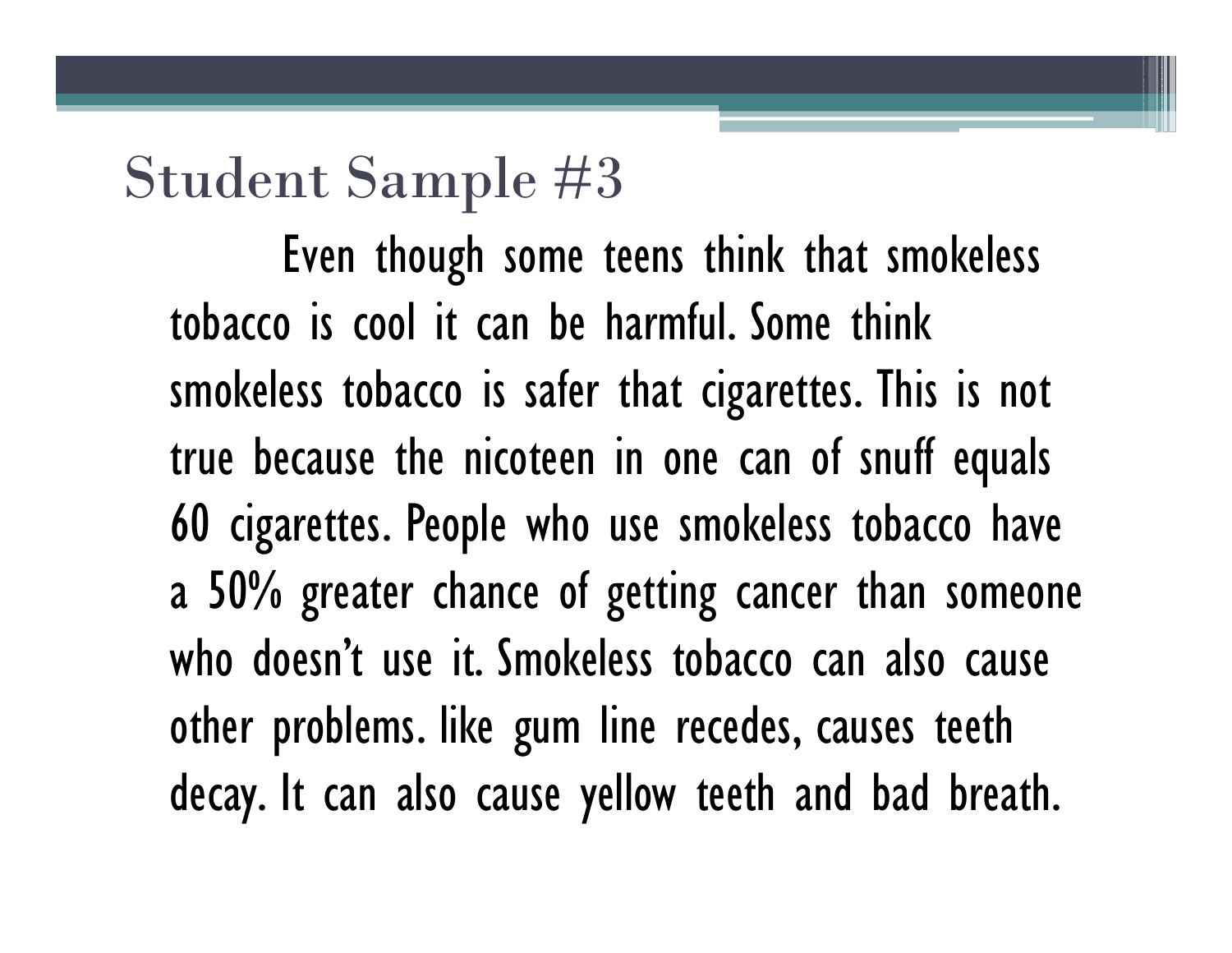#### Opinion paragraph of smokeless tobacco Topic:

|              | <b>Below Basic (D)</b>                           | Basic (C)                                                  | Proficient (B)                                                       | Advanced (A)                                                                | <b>Score</b> |
|--------------|--------------------------------------------------|------------------------------------------------------------|----------------------------------------------------------------------|-----------------------------------------------------------------------------|--------------|
| Organization | Little or no attempt a a plan                    | Attempts a plan; plan sketchy                              | <b>Clear Plan</b>                                                    | Thorough Plan with useful details                                           |              |
|              | Topic Sentence is absent or<br>unclear           | Attempts a topic sentence                                  | pic Sentence clearly<br>topic                                        | Strong topic sentence<br>clearly fits the topic                             |              |
|              | Facts are unclear                                | ts are clear                                               | Accurate facts                                                       | Facts are shared with<br>confidence and<br>emphasis                         |              |
|              | No or incorrect transitions                      | ansitions are not used<br>ectively                         | Transitions fit the<br>purpose                                       | <b>Transitions smoothly</b><br>connect all ideas                            |              |
|              | No examples/explanations to<br>support the topic | Few/Weak examples/<br>explanations to support the<br>topic | ome good examples &<br>Jear explanations to<br>support the topic     | Many examples;<br>significant evidence to<br>support the topic              |              |
|              | inappropriate conclusion                         | Weak conclusion                                            | Solid conclusion restates<br>topic sentence                          | Strong conclusion<br>addresses the topic in a<br>new way                    |              |
|              | Not enough information;<br>unclear information   | Repeated information or it<br>wanders from the topic       | Il information relates to<br>e prompt/topic                          | Quality and quantity of<br>information educates the<br>reader               |              |
| Content      | Inaccurate, confusing, or<br>omitted examples    | complete examples; need<br>further clarification           | Examples/explanations<br>help reader clearly<br>understand the topic | highly accurate and,<br>explanations, interesting<br>examples and evidence. |              |
|              | No clear connection to prompt/<br>topic          | tocurate response, but<br>topic is not developed<br>enough | Clearly addresses the<br>prompt/topic                                | Fully develops a prompt<br>or topic                                         |              |
|              |                                                  |                                                            |                                                                      | Total Scora                                                                 |              |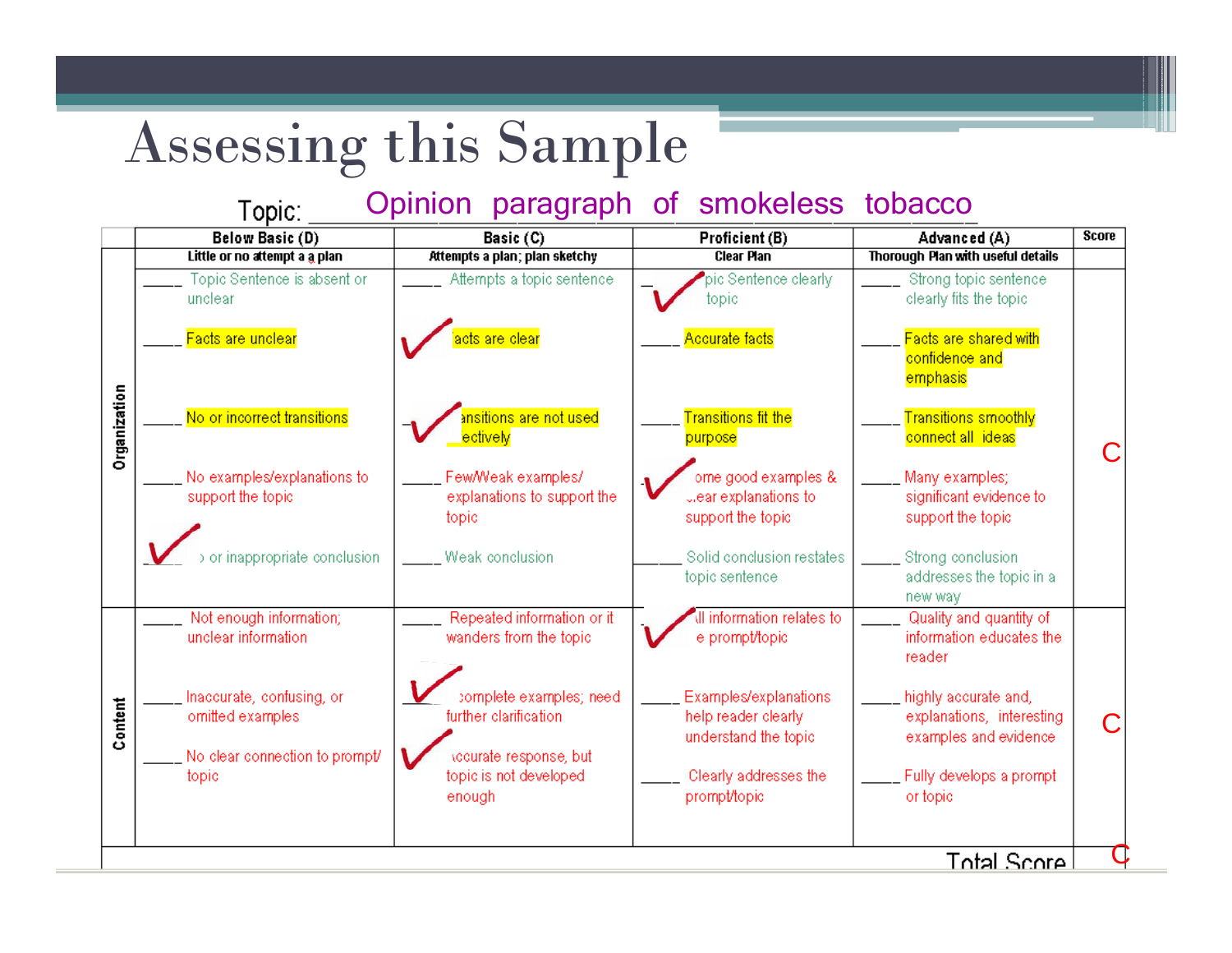#### Student Sample #4

If friends asked me to try smokeless tobacco, I'd tell them no thanks. There are three good reasons to avoid this substance. First of all, it makes a person's mouth look and smell awful. It's usually easy to tell if people chew because their teeth are yellow and they spit a lot. The gums around their teeth can even bleed. A second reason to say no to smokeless tobacco is that it can cause cancer. It is just as dangerous as the tobacco that people smoke. The cancer can attack the mouth and throat but it can also get in the stomach or the bladder. Finally, chewing tobacco is very addictive. The tobacco is filled with nicotine one of the hardest habits to break. It just does not make sense. I want to look good and stay healthy so I'll say no to smokeless tobacco and encourage others to do the same.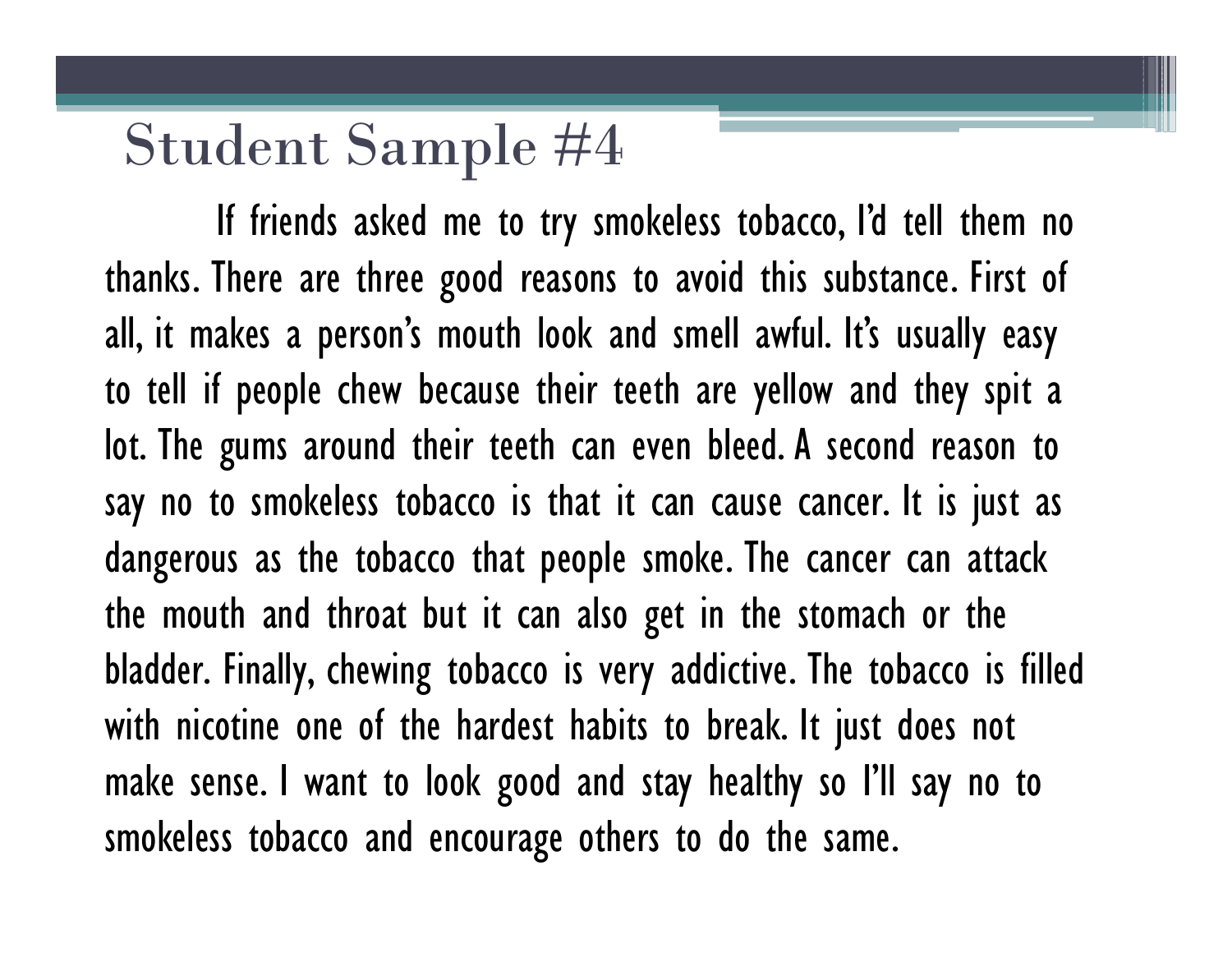#### Topic: Opinion paragraph of smokeless tobacco

|              | <b>Below Basic (D)</b>                           | Basic (C)                                                  | Proficient (B)                                                        | Advanced (A)                                                               | <b>Score</b> |
|--------------|--------------------------------------------------|------------------------------------------------------------|-----------------------------------------------------------------------|----------------------------------------------------------------------------|--------------|
|              | Little or no attempt a a plan                    | Attempts a plan; plan sketchy                              | <b>Clear Plan</b>                                                     | Thorough Plan with useful details                                          |              |
|              | Topic Sentence is absent or<br>unclear           | Attempts a topic sentence                                  | Topic Sentence clearly<br>fits topic                                  | Strong topic sentence<br>clearly fits the topic                            |              |
|              | Facts are unclear                                | Facts are clear                                            | <mark>Accurate facts</mark> :                                         | icts are shared with<br>onfidence and<br>emphasis                          |              |
| Organization | No or incorrect transitions                      | Fransitions are not used<br>effectively                    | <b>Transitions fit the</b><br>purpose                                 | Transitions smoothly<br>connect all ideas                                  |              |
|              | No examples/explanations to<br>support the topic | Few/Weak examples/<br>explanations to support the<br>topic | Some good examples &<br>clear explanations to<br>support the topic    | Many examples;<br>significant evidence to<br>support the topic             |              |
|              | No or inappropriate conclusion                   | Weak conclusion                                            | Solid conclusion restates<br>topic sentence                           | Strong conclusion<br>addresses the topic in a<br>new way                   |              |
|              | Not enough information;<br>unclear information   | Repeated information or it<br>wanders from the topic.      | All information relates to<br>the prompt/topic                        | Quality and quantity of<br>information educates the<br>reader              |              |
| Content      | Inaccurate, confusing, or<br>omitted examples    | Incomplete examples; need<br>further clarification         | :xamples/explanations<br>ielp reader clearly.<br>understand the topic | highly accurate and,<br>explanations, interesting<br>examples and evidence | B            |
|              | No clear connection to prompt/<br>topic          | Accurate response, but<br>topic is not developed<br>enough | Clearly addresses the<br>prompt/topic                                 | Fully develops a prompt<br>or topic                                        |              |
|              |                                                  |                                                            |                                                                       | Total Score                                                                | D            |